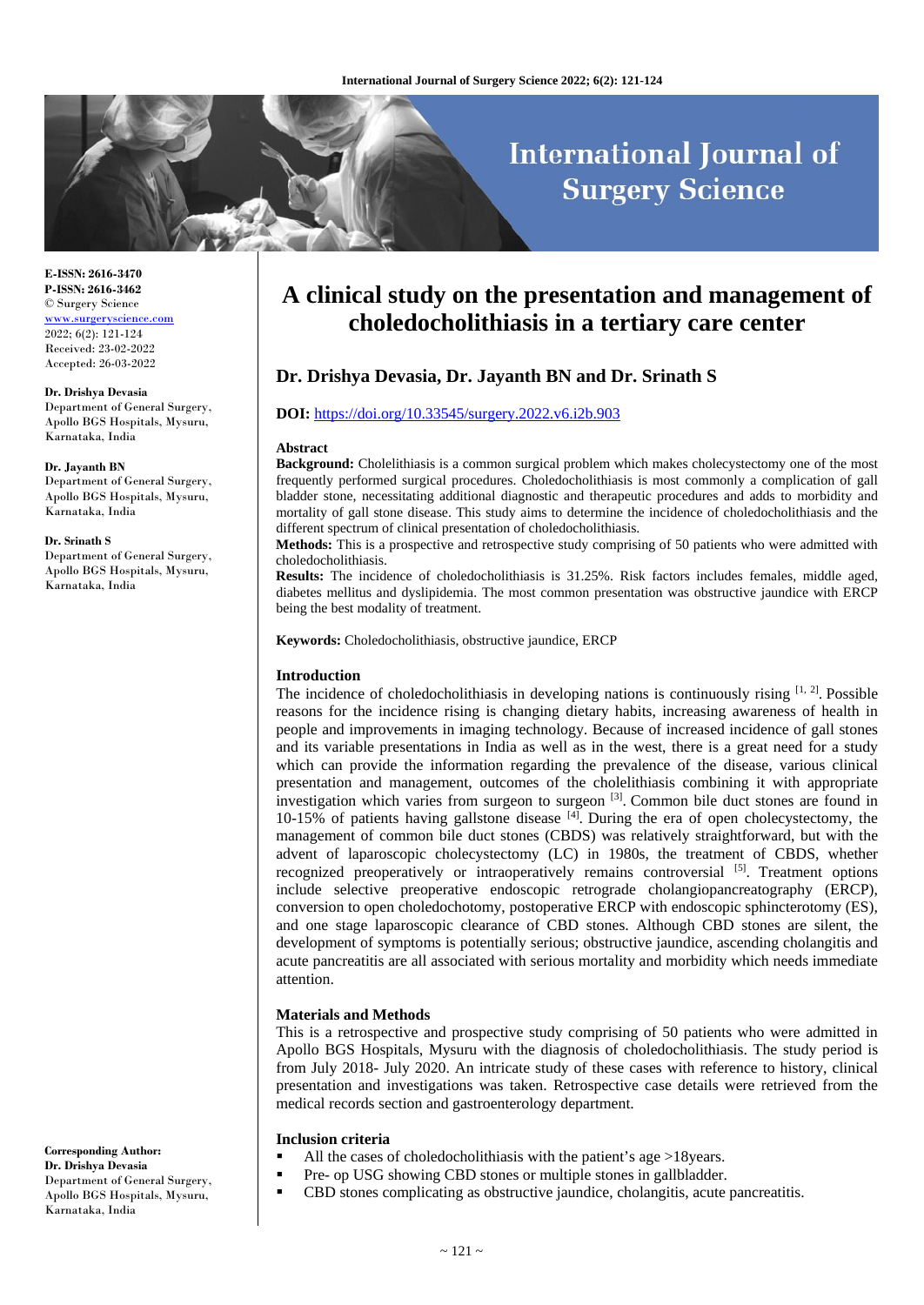## **Exclusion criteria**

- Patient's age <18 years
- Patient's refusing to be a part of the study.

Date analysis: all of the data was recorded in excel sheets with regards to age and sex of the patient, clinical presentation, comorbidities. complications, investigations, type of treatment. All data was analyzed using the statistical method of chi- square test.

#### **Results**

A total of 160 cases of GB stones were taken of which 50 patients had choledocholithiasis, bringing the incidence to 31.25%. Among the 50 patients, 31 were female and 19 were male patients the incidence of CBD stones with respect to age was seen more in age group less than 50 years. 40-50 years was the most common age group (36%), while least number of patients were seen in more than 70 years of age. Females of age <50 years are more commonly affected compared to males. As the age progress the incidence is almost same in males and females.



**Graph 1:** incidence in relation to gender



**Graph 2:** incidence in relation to age

|  |  | Table 1: incidence in relation to gender and age |  |  |
|--|--|--------------------------------------------------|--|--|
|--|--|--------------------------------------------------|--|--|

|           | <b>Sex</b>   |             |       |       |                                            |
|-----------|--------------|-------------|-------|-------|--------------------------------------------|
|           |              | F           | М     |       |                                            |
| Age Group |              | 22<br>Count |       | 31    |                                            |
|           | $<$ 50 years | %           | 70.96 | 29    | <b>Total</b><br>62.0%<br>19<br>38.0%<br>50 |
|           |              | Count       |       | 10    |                                            |
|           | $>50$ years  | $\%$        | 47.36 | 52.63 | 100.0%                                     |
|           | Count        | 31          | 19    |       |                                            |
| Total     |              | $\%$        | 62    | 38    |                                            |

Patients with BMI >25 were more prone to develop CBD stones (88%). However, the correlation between the body mass index and the complications associated with CBD stones was not significant.

All patients were symptomatic of which abdominal pain was invariably present in all patients. Jaundice was present in 22 patients (44%). Vomiting was present in 17 patients (34%). Fever was present in 16 patients (32%).

Majority of the patients had elevated Alkaline phosphatase and gamma glutamyl transpeptidase levels suggestive of obstructive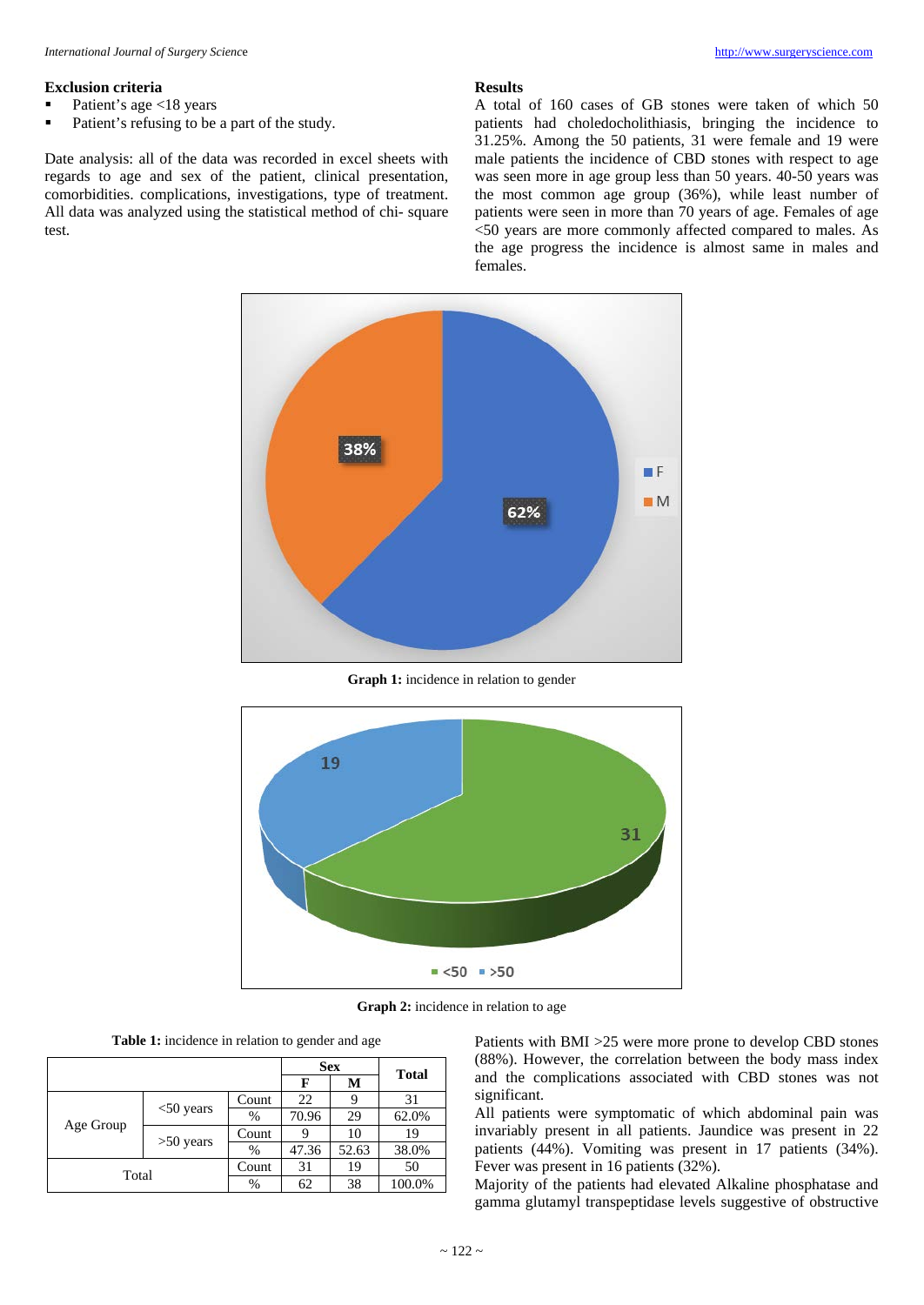jaundice. 76% of the patients had associated co-morbidities like hypertension, diabetes mellitus and dyslipidemia. The incidence of complications like obstructive jaundice, pancreatitis, cholangitis and sepsis was calculated and the incidence in association with comorbid conditions were evaluated. A significant correlation was seen in the incidence of complications in association with diabetes mellitus and dyslipidemia.

**Table 2:** association of Diabetes mellitus with complications

|                                      |         | <b>Co-Morbidities - DM</b> |         |              |                  |              |         |                   |
|--------------------------------------|---------|----------------------------|---------|--------------|------------------|--------------|---------|-------------------|
|                                      |         | Absent                     | Present | <b>Total</b> | Chi-square value | df           | p-value | <b>Conclusion</b> |
|                                      | Absent  | 4                          | 11      | 15           |                  |              |         |                   |
| Complications - Obstructive Jaundice | Present | 21                         | 14      | 35           | 4.667            | 1            | 0.031   | Significant       |
|                                      | Total   | 25                         | 25      | 50           |                  |              |         |                   |
|                                      | Absent  | 24                         | 22      | 46           |                  |              |         |                   |
| Complications - Cholangitis          | Present |                            | 3       | 4            | 1.087            |              | 0.297   | Not Significant   |
|                                      | Total   | 25                         | 25      | 50           |                  |              |         |                   |
|                                      | Absent  | 23                         | 17      | 40           | 4.5              |              | 0.034   | Significant       |
| Complications - Pancreatitis         | Present | $\mathfrak{D}$             | 8       | 10           |                  | $\mathbf{I}$ |         |                   |
|                                      | Total   | 25                         | 25      | 50           |                  |              |         |                   |
|                                      | Absent  | 25                         | 21      | 46           |                  | 1            | 0.037   | Significant       |
| Complications - SEPSIS               | Present | $\Omega$                   | 4       | 4            | 4.348            |              |         |                   |
|                                      | Total   | 25                         | 25      | 50           |                  |              |         |                   |

**Table 3:** association of Dyslipidemia with complications

|                                      |         | <b>Co-Morbidities - DLP</b> |                |    |                          |    |         |                   |
|--------------------------------------|---------|-----------------------------|----------------|----|--------------------------|----|---------|-------------------|
|                                      |         | Absent                      | <b>Present</b> |    | Total   Chi-square value | df | p-value | <b>Conclusion</b> |
|                                      | Absent  |                             | 10             | 15 |                          |    |         |                   |
| Complications - Obstructive Jaundice | Present | 19                          | 16             | 35 | 1.847                    |    | 0.174   | Not Significant   |
|                                      | Total   | 24                          | 26             | 50 |                          |    |         |                   |
|                                      | Absent  | 24                          | 22             | 46 |                          |    |         |                   |
| Complications - Cholangitis          | Present | 0                           | 4              | 4  | 4.013                    |    | 0.045   | Significant       |
|                                      | Total   | 24                          | 56             | 50 |                          |    |         |                   |
|                                      | Absent  | 21                          | 19             | 40 |                          |    |         |                   |
| Complications - Pancreatitis         | Present | 3                           |                | 10 | 1.623                    |    | 0.203   | Not Significant   |
|                                      | Total   | 24                          | 26             | 50 |                          |    |         |                   |
|                                      | Absent  | 24                          | 22             | 46 |                          |    |         |                   |
| Complications - SEPSIS               | Present | 0                           | 4              | 4  | 4.013                    |    | 0.045   | Significant       |
|                                      | Total   | 24                          | 26             | 50 |                          |    |         |                   |

USG abdomen was done in all 50 patients of which 21 showed abnormal findings like dilated CBD and CBD stone and rest showed negative finding. Patient with negative finding on ultrasound underwent other investigations like MRCP, CECT and EUS which was dependent on the practitioner. ERCP was

the primary modality of treatment. 44 underwent ERCP with stone removal and stenting except 1 who underwent laparoscopic CBD exploration and stone retrieval 11.36% of the patients had complications associated with ERCP. All patients underwent cholecystectomy as the definitive management.



**Graph 3:** patients undergoing ERCP